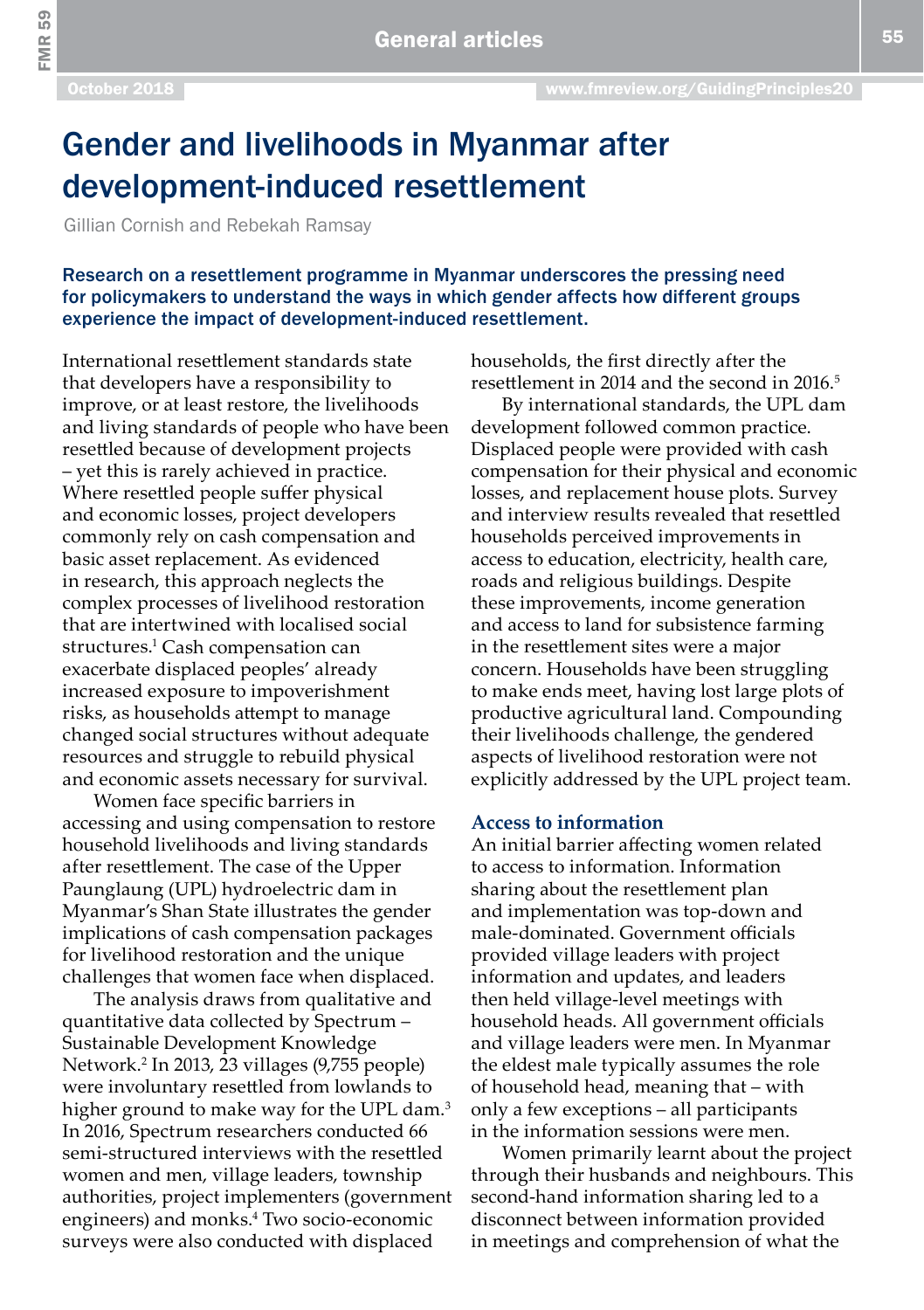FMR 59

project and resettlement process entailed. In interviews, some women explained that they could not understand how their village could be flooded, expressing disbelief that a dam could be built over their homes and farms. There were no opportunities for any participants (men or women) to ask

are responsible for organising food and other essential supplies for the family. Interviewees said that men did not reliably deliver the full compensation amount to their wives (and were commonly reported to have spent money on gambling and alcohol). Without full compensation, women's capacity to



Woman displaced by the Upper Paunglaung hydroelectric dam looks towards the resettlement village and the reservoir that have been created.

questions at the information sessions; people who did so were excluded from future meetings. Women's lack of engagement in the consultation process also had negative consequences for their capacity to negotiate and access compensation.

### **Rights to compensation**

The process of calculating and distributing compensation tends to be biased towards men. Project developers typically pay compensation to land-title holders (generally the male household head), and replacement assets (structures and land plots) are often registered in their names. In the case of the UPL project, women were not involved in conversations about the conditions of compensation and entitlements, and they were not present at the meetings when compensation monies were distributed to household heads. In the villages, women typically manage the household budget and

was inhibited, and they were unable to re-establish family living standards and livelihoods post resettlement, which caused stress and feelings of despair. **Access to** 

directly access and control the funds

## **productive land** In the context of many development projects, the scarcity of productive rural land means that resettled people must

often move away from subsistence

and agrarian livelihoods and become more dependent on a cash-based economy. Increased expenses associated with the new cash-based economy can strain household relations and increase women's workloads. Men often migrate in search of work, leading to a rapid rise in women-headed households who must find ways to address the immediate income gap.6 The lack of access to livelihood activities and assets places an additional burden on women, as they have fewer resources with which to cover their additional household responsibilities. From the UPL case, after the state of the state of the state of the state of the state of the state of the state of the state of the state of the state of the state of the state of the state of the state of the state of th

In the UPL case, affected people were promised land-for-land compensation; however, by 2016, only the house plots with an allocation for small vegetable patches and fruit trees had been replaced. Substitution for the 8,000 acres of cultivation land that villagers had relied on for subsistence living and cash crops prior to resettlement had been